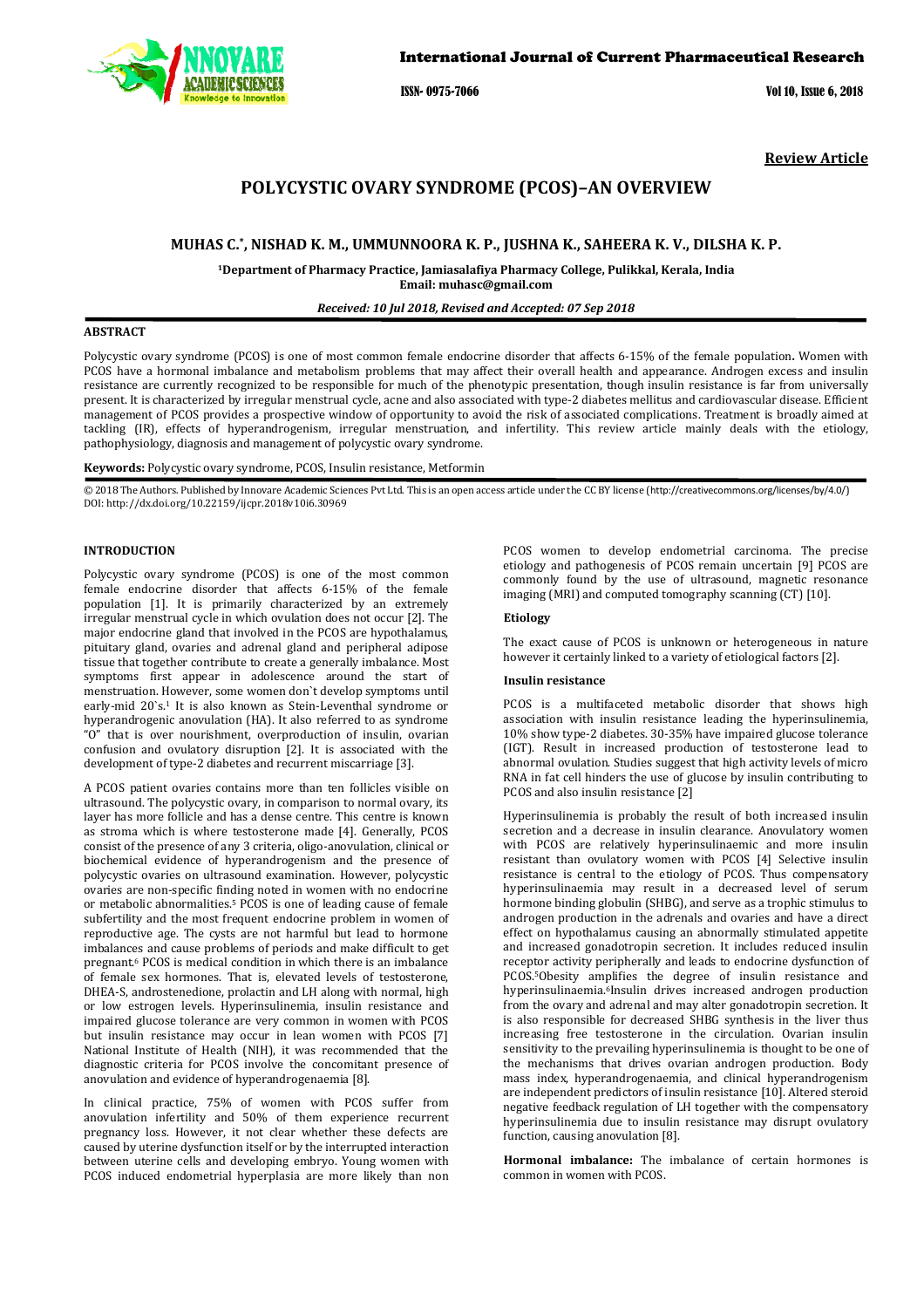• High testosterone level leads to hyperandrogenism.

• High LH whose excessively increased levels of disrupt proper ovarian functions.

• Low sex hormone binding globulin (SHBG) that allow expression of hyperandrogenism.

• High prolactin level stimulates the production of milk in pregnancy, and it raised in few patients [2].

The exact reason of this hormonal imbalance is unknown.2 Excess production of androgen is the most feature in women with PCOS. Although the adrenal may contribute to excess testosterone circulating in women with PCOS. The major source of excess androgen is the ovary. The LH will be higher in PCOS patient, the mechanism is not entirely clear, but the predominant reason is abnormal negative feedback on LH secretion mediated by either estradiol or progesterone [4] High serum concentration of androgenic hormones such as testosterone, androstenedione, and dehydroepiandrosterone sulphate (DHEA-S) occurred in patients [6] Occurrence attribute to enhanced serine phosphorylation unification<br>theory lead to increased CYP17 activity in ovary theory lead to increased CYP17 activity in ovary<br>(hyperandrogenism) [5]. Hypothalamic-pituitary axis (HPA)  $(hyperandrogenism)$  [5]. Hypothalamic-pituitary axis abnormalities cause abnormal secretion of gonadotropin-releasing hormone (GnRH) and LH, resulting in increased ovarian androgen production. LH stimulates the theca cell in the ovary to synthesis androgens, and FSH is responsible for the granulosa cell synthesising oestrogen via its action on aromatase activity. Increased GnRH pulse frequency favours increased LH levels. Women with PCOS tend to have increased LH: FSH ratios [11].

### **Genetic factors**

PCOS is a genetically determined ovarian disorder. Excessive exposure to androgens during intrauterine life have a permanent effect on gene expression leading to PCOS and later to insulin resistance. PCOS is genetically determined ovarian disorder and the heterogeneity explained on the basis of interaction of the disorder with other genes and with environment<sup>2</sup>. However, it is unlikely that PCOS represents a single gene defect and it is more likely to be polygenic or oligogenic on the other hand, low birth weight and foetal exposure to androgens contribute to the development of PCOS phenotype [8]

### **Bisphenyl A (BPA)**

Bisphenyl, a common industrial compound used in dentistry, plastic consumer products, and packaging to be a probable cause of PCOS. BPA has a role in ovarian dysfunction [2]

### **Stress and other psychological disorders**

PCOS often caused by psychological disorders. Increased stress can upset the normal menstrual cycle and cause hormonal change such as raised level of cortisol and prolactin that affect menstruation that normally resumes after the stress subsides [2]

## **Ovarian follicular defect**

Women with PCOS have 2-6 fold more primary, secondary and small anteal follicles when compared to normal ovaries. Abnormal androgen signaling is responsible for the increase in follicle number, and also follicles grow very slowly due to possibly deficient growth signals from the ovary [11].

## **Miscellaneous**

The sedentary lifestyle, dietary vacations, lack of exercise or intensive physical exercise and also contributory factors such as extreme weight loss, disorders of the endocrine system and various disorders of the ovaries [2].

## **Clinical manifestations**

• Hyperandrogenism-characterized by elevated levels of serum androgen.

- Anovulation.
- Metabolic disturbances.
- 15% of females having irregular menstrual cycles.
- Chronic anovulation [3]
- Hyperinsulinemia and decreased levels of SHBG [5].

• Menstrual disorders: PCOS mostly produces oligomenorrhea (few menstrual periods) or amenorrhea (no menstrual periods).

• Infertility: due to chronic anovulation.

• High levels of masculinizing hormones: the most common signs are acne and hirsutism but it may produce hypermenorrhoea (heavy and prolonged menstrual periods), androgenic alopecia (increase hair thinning or diffuse hair loss).

• The severity of any of these manifestations is highly variable and may depend on genetic and ethnic differences in the sensitivity to the effects of androgen [6].

- Weight gain and obesity.
- Male pattern baldness.

Patches of thickened and dark brown or black skin on the neck. arms, breast and thigh.

- High BP.
- Pelvic pain [12]

Symptoms including oligo-ovulation, biochemical or clinical hyperandrogenism, polycystic ovaries and hyperinsulinemia [13].

## **Pathophysiology**

Several theories have been proposed to explain the pathogenesis of PCOS:

- > Endometrial progesterone resistance
- $\triangleright$  A unique defect in insulin action and secretion.

 $\triangleright$  A primary neuroendocrine defect leading to an exaggerated LH pulse frequency and amplitude.

 $\triangleright$  A defect of androgen synthesis that results in enhanced ovarian androgen production.

 $\triangleright$  An alteration in cortisol metabolism resulting in enhanced adrenal androgen production [14].

### **Endometrial progesterone resistance**

Endometrial responsiveness to progesterone is reduced in women with PCOS and a study shown that total endometrial progesterone receptor expression is higher in women with PCOS. Increased progesterone receptor expression in epithelial cells is greater than that in stromal cells in women with PCOS, suggesting the lower binding of progesterone in stromal cells [9].

Disorders starting in childhood indicate a genetic component pubertal onset may be temporary for up to 2 y. Onset after marriage indicates stress and obesity. And onset away from the physiological point indicate a tumor. Sclerocystic ovaries follow pelvic infection by 6-18 mo [10].

## **Insulin resistance**

It is the reduced glucose response to a given amount of insulin. Insulin resistance is a common feature of both obese and non-obese women. In addition to insulin resistance, pancreatic beta-cell secretory dysfunction has been reported in PCOS. Cell defectincreased secretion of insulin under basal condition and decreased secretion after meals [14].

There are two important actions of insulin which contribute to hyperandrogenism in PCOS.

- Inhibition of hepatic synthesis of serum sex hormone binding globulin (SHBG).

- Inhibition of hepatic production of IGFBP-1 which allows an increased level of IGF-1 and greater local activity [14].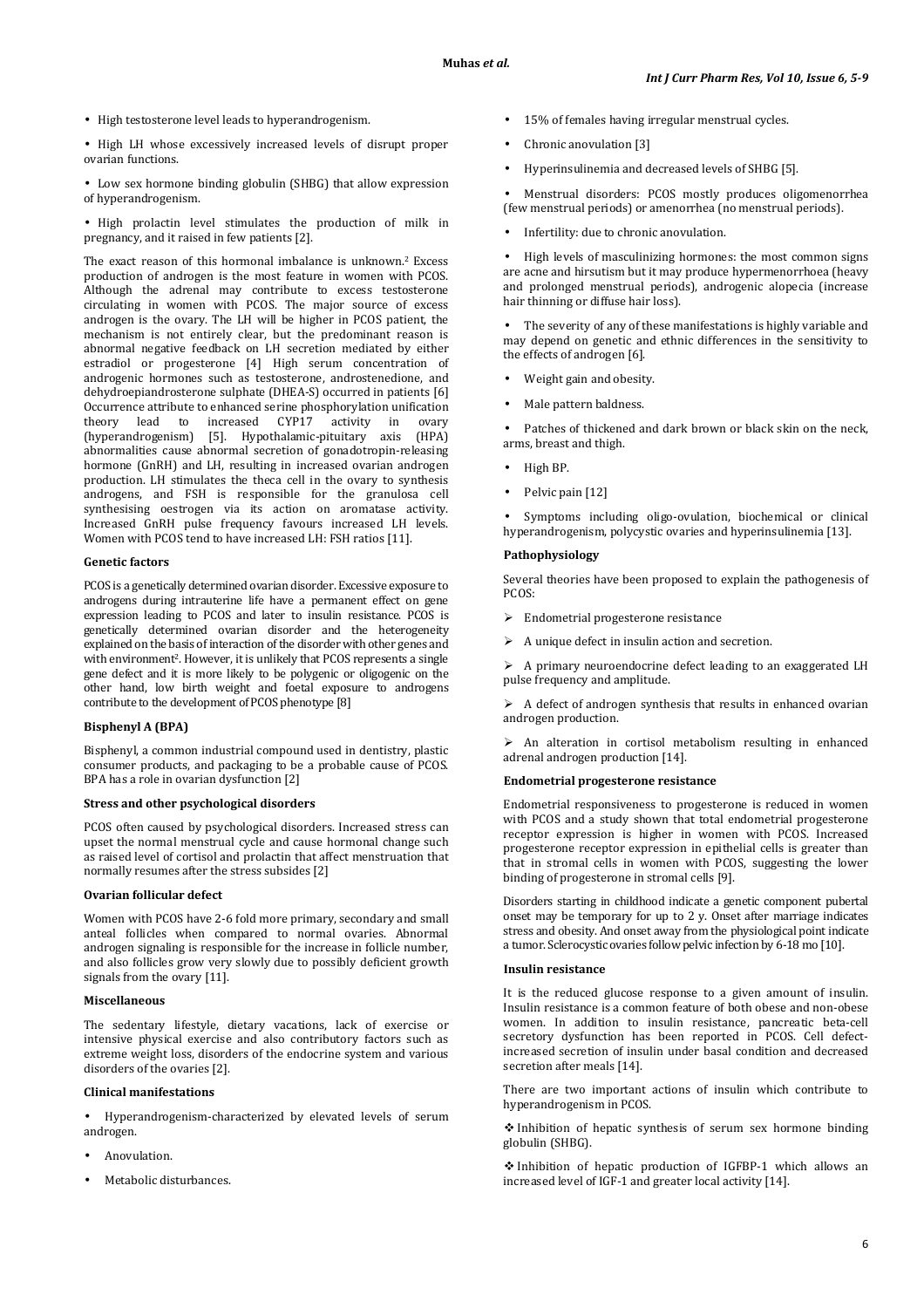#### **Neuroendocrine defect**

LH hypersecretion is considered to be the primary abnormality in classic PCOS and thus cause of androgen excess [14].

### **Ovarian defect**

PCOS as a form of gonadotropin-dependent ovarian hyperandrogenism in which the central abnormality is an elevated intraovarian androgen concentration. PCOS patients have increases formation of 17α hydroxyprogesterone and androstenedione in response to LH [14].

#### **Increased peripheral cortisol metabolism**

An increased androgen production found in 25% of PCOS women as a result of a genetic trait or secondary to ovarian hormonal secretion. This involves irreversible inactivation of 5α reductase and 5β reductase in the liver and reversible interconversion with cortisone by 11βHSD in the liver and adipose tissue [14].



Polycystic ovary syndrome is extremely common disorder effecting 4%-12% of women of reproductive age on average, the normal ovary contains 5 follicles and is about the size of a walnut. Polycystic ovary contains more than 10 follicles. The increased size of polycystic ovary is due to increased amount of stroma.1PCOS characterized by hyper stimulation of pituitary by LH, which result in anovulation, multiple cysts and excess androgen output. Elevated LH level can be used as a marker in predicting the risk of miscarriage [3].

Raised insulin and this proportion raise in those who are overweight [4]. PCOS is that it is a partial resistance which involves metabolic activities of insulin but does not prevent insulin effect on its receptors on the ovary. The main effect of insulin on the ovaries is not only increased androgen production but also derange the regulation of androgen synthesis so it prevents the down-regulation of LH receptors leading to increased production of androgens and oestrone which coupled with insulin effect lowering SHBG leads to hyperestrogenism and decreased FSH levels [5]. Hyperinsulinemia may also result in suppression of hepatic generation of sex hormone binding globulin (SHBG) which in turn increases androgenicity [6].

In women with PCOS there will be an imbalance between FSH which stimulate the ovary to develop an egg, it ripens but does not rupture. Instead, it starts accumulating in ovaries. By this time, LH level increases egg may start to grow and remain as cyst in the ovary as the result occultation does not takes place. Unruptured follicles produce testosterone [12].

Androgen produced during differentiation are potent gene transcription factors induce other critical transcription factors interact with its own receptor in foetal tissues enhancing gene expression later manifest the phenotype of PCO[15]. Animal studies have shown that exposure to androgens in pregnancy induces PCOS like syndrome and a similar effect in human can only be postulated [11].

PCOS is often characterized by the presence of insulin resistance and associated hyperinsulinemia and most the patient in clinical series are overweight or obese. These factors play an important role in the pathogenesis of androgen excess and the susceptibility to develop earlier than expected glucose intolerance states and type-2 diabetes (T2DM) [1].

#### **Diagnosis**

Polycystic ovary syndrome is difficult to diagnose due to the intrinsic characteristics of the syndrome: the heterogeneity of the symptoms; their variability in different age ranges<sup>1</sup>. PCOS is difficult or impossible to diagnose in adolescent and menopausal women because the puberty mimics the signs and symptoms of polycystic ovary syndrome. Menarche is also the appearance of multiple small antral follicles, and it is very easy to confuse. In menopausal women, the recall of menses is highly inaccurate and also on the basis of biochemical hyperandrogenaemia [16].

PCOS is marked by oligomenorrhea or amenorrhea, infertility and the presence of cystic ovaries, which is initially identified on laparotomy and confirmed by biopsy. Transabdominal 2-D ultrasound (TAUS) has largely been superseded by (TV) scanning because of greater resolution and in many cases patient preference. The transabdominal scan offers a panoramic view of the pelvic cavity, and it may be useful if any associated uterine or ovarian developmental abnormalities are present. Transvaginal scan has greater resolution and gives a more accurate view of the internal structure of ovaries especially in obese women. The ultrasonographic examination allows evaluating both external and internal ovary aspects.

One of the most immediate common symptoms of PCOS is the excess of androgens (hyperandrogenism) which is diagnosed by laboratory investigations, that is, by looking for increased serum levels of androgens, or through clinical examination.<sup>1</sup>

PCOS has undergone many iterations of diagnostic criteria: [2]

- Criteria of the National Institute of Health (NIH) 1990:-
- Chronic anovulation
- Clinical and biochemical and hyperandrogenism
- Rotterdam criteria 2003:-
- Oligo or anovulation
- Clinical or biochemical signs of hyperandrogenism
- Polycystic ovaries in imaging
- $\triangleright$  AES criteria 2009:-

Hyperandrogenism including hirsutim and or hyperandrogenaemia. Ovulatory dysfunction including oligo or anovulation and or PCO exclusion of any other androgen excess or related disorders.

 $\triangleright$  Ovulation morphology on ultrasound or polycystic ovaries: -

The inclusion of ultrasonographic evidence of PCO morphology is controversial.

Hyperandrogenism: -

Determination of HA in females can be problematic during clinical and biochemical assessment.

Menstrual dysfunction with oligo/anovulation: -

The absence of menstruation for a period of 45days or more and or 8 or menstrual cycles per year are also important diagnostic signs. Oligomenorrhea is considered as a highly predictive surrogate machee of PCOS. Additional characteristics are excessive hair growth, abnormal bleeding, obesity, hair loss, acne and infertility.

#### $\triangleright$  Recent diagnostic parameters;

Antimullerian hormone [AMH] levels proposed as a parameter to replace ultra-sonographic assessment. Another diagnostic parameter is an assessment of ovarian stromal volume, measured as a ratio of stromal area to the total area of the ovary (S/A ratio) [2].

A physical examination is measuring blood pressure, weight and height should be completed. A routine and general physical examination should also have conducted and note the presence of secondary sex characteristics, along with palpation of thyroid gland for masses or enlargement.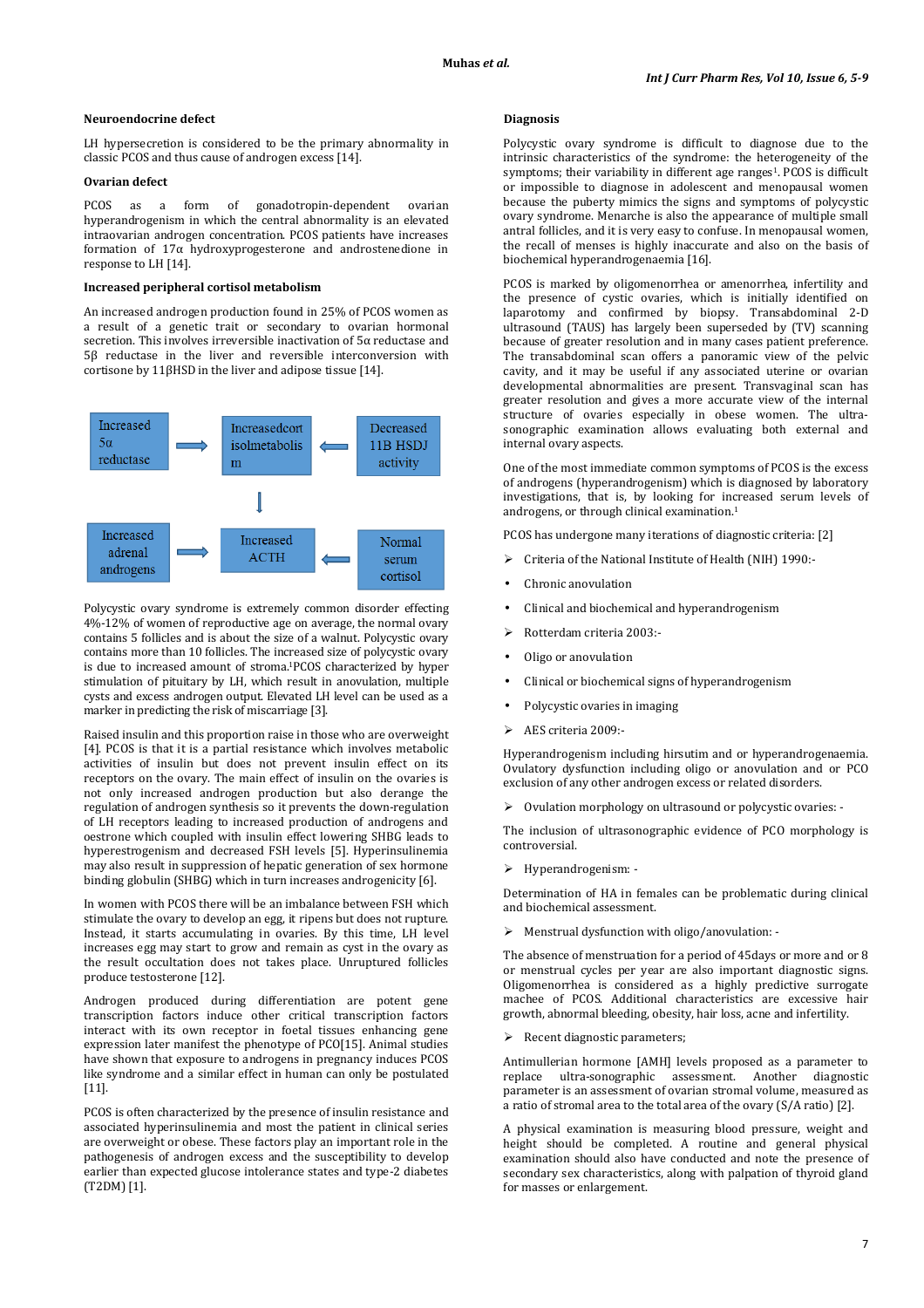Further diagnostic information can be obtained through laboratory measurement of FSH, LH, thyroid-stimulating hormone, prolactin, dehydroepiandrosterone and testosterone levels to detect the exact hormonal imbalance. Total cholesterol and HDL also obtained [3].

The presence of 12 or more follicles in each ovary measuring 2-9 mm in diameter and or increased ovarian volume (10 ml) which is obtained by sonography [4].

## $\triangleright$  Differential diagnosis: [5]

The clinician must consider several possibilities including:

- Exogenous androgens.
- Androgen secreting tumours.
- Acromegaly.
- Cushing's syndrome.
- Primary ovarian failure.
- Thyroid dysfunction
- > Diagnostic evaluation and work-up: -
- Routine physical examination.
- BMI->30 is obese.
- BP recording.
- Laboratory investigations: -
- Demonstration of biochemical hyperandrogenaemia.
- S: estradiol and FSH estimations.
- Laparoscopy: [6]

Many patients with PCOS, particularly those who are having trouble becoming pregnant will have a laparoscopy.

In laparoscopy operation, the patient receives a short general anaesthetic; a small cut is made in the umbilicus and a telescope is inserted to look at the pelvic contents including the uterus, tubes and ovaries. The ovaries are look like ping-pong balls.

Hysteroscopy: -

• In hysteroscopy operation, a fine telescope is used to look inside the cavity of womb. it is used for patients those who have abnormal bleeding [6].

**Oestrone**: -Serum androgen concentrations have little attention in diagnosis [8].

**Vitamin D: -**Deficiency of vitamin D is common in women with PCOS. Especially in obese ones. Its deficiency also affect fertility in women with PCOS [8].

#### **Complications**

PCOS it produces further complications, with the hyperoestrogenic environment converting ovarian and adrenal androgens to oestrone peripheral fat cells [3]. Women with PCOS have enhanced risks of ovarian hyper stimulation, multiple pregnancy, and first trimester pregnancy losses. All are associated with endometrial cancer in later years [5]

#### **Management**

There is no treatment which reverses the hormonal disturbances of PCOS and treats all clinical features, so medical management is targeted at individual symptoms, and only in association with life style changes [4]

## **Life style management of PCOS [2]**

Diet regimen:

Diet regimen not only aims at weight management but also prevents long term risk of PCOS. Type-2 diabetes mellitus, cardiovascular disease etc…

#### **The following products should be avoided**:

- Alcohol, caffeine, nicotine and their addictive agents.
- Soy products-as they impede ovulation.

• Milk-protein limits normal testosterone processing causing level storise.

Saturated fats-red meat, dairy products as they increase oestrogen production.

• High glycaemic index such as white rice, potatoes.

## **The following products should be consuming:**

- Whole grains-ragi, red rice.
- Green leafy vegetables-rich minerals, vitamins and nutrients.
- Dry fruits-dates, fig.

Low glycaemic whole fruits-apples, pears, grapes, oranges and plums.

- Bright coloured vegetables-carrots, capsicum, beets, salad etc…
- Carbohydrates and proteins.

**Exercise: -**10 min' exercise improve the condition of PCOS.

### **Pharmacological management**

#### **Clomiphene citrate**

It is used as first-line treatment for ovulation induction in PCOS patients. It is the oestrogen receptor antagonist that interfere with negative feedback of oestrogensignaling pathway resulting in increased availability of FSH. Increased FSH leads to follicular growth [4]. It takes in the first part of menstrual cycle [6]. It is also used to treat infertility [16].

#### **Metformin**

Insulin sensitizing agents such as metformin, troglitazone are antagonize some hyperandrogenic signs, by reducing total and free testosterone concentration [1]. It increases ovulation and reduces the problem caused by insulin resistance and regulates excessively raised levels of androgens.2 It restores menstrual cycle, ovulation and fertility [3]. Short term treatment of 3-6 mo of metformin in PCOS to improve ovulatory functions and circulating androgen is fall [5]. During pregnancy, it reduces number of pregnancy related problem such as gestational diabetes and gestational hypertension [7].

#### **Flutamide**

It proposed as alternative to spironolactone, which act by inhibiting the androgen receptor.3 It is the non-steroidal pure antiandrogen which inhibit the androgen receptor in a dose dependent manner and not having better efficacy than spironolactone [10].

#### **Glucocorticoids**

Prednisone and dexamethasone have been used to induce ovulation. In PCOS patients with high adrenal androgen, low dose dexamethasone (0.25-0.5 mg) at bed time can be used [4].

#### **Gonadotropins**

It is used as second line of therapy after resistance to clomiphene citrate. It induces ovulation, maintain and provoke optimum follicle growth with the controlled administration of FSH4 and its treatment started with low doses [5]

#### **N-acetyl-cysteine (NAC)**

It has antioxidant required for the body's production of glutathione which inhibit the oxidative stress and prevention hyperinsulinaemia [17].

## **Surgery**

Laparoscopic ovarian drilling (LOD) which is used in patients who do not respond to clomiphene therapy, it destroys androgen producing tissues. Correcting in hormonal imbalance and restoring